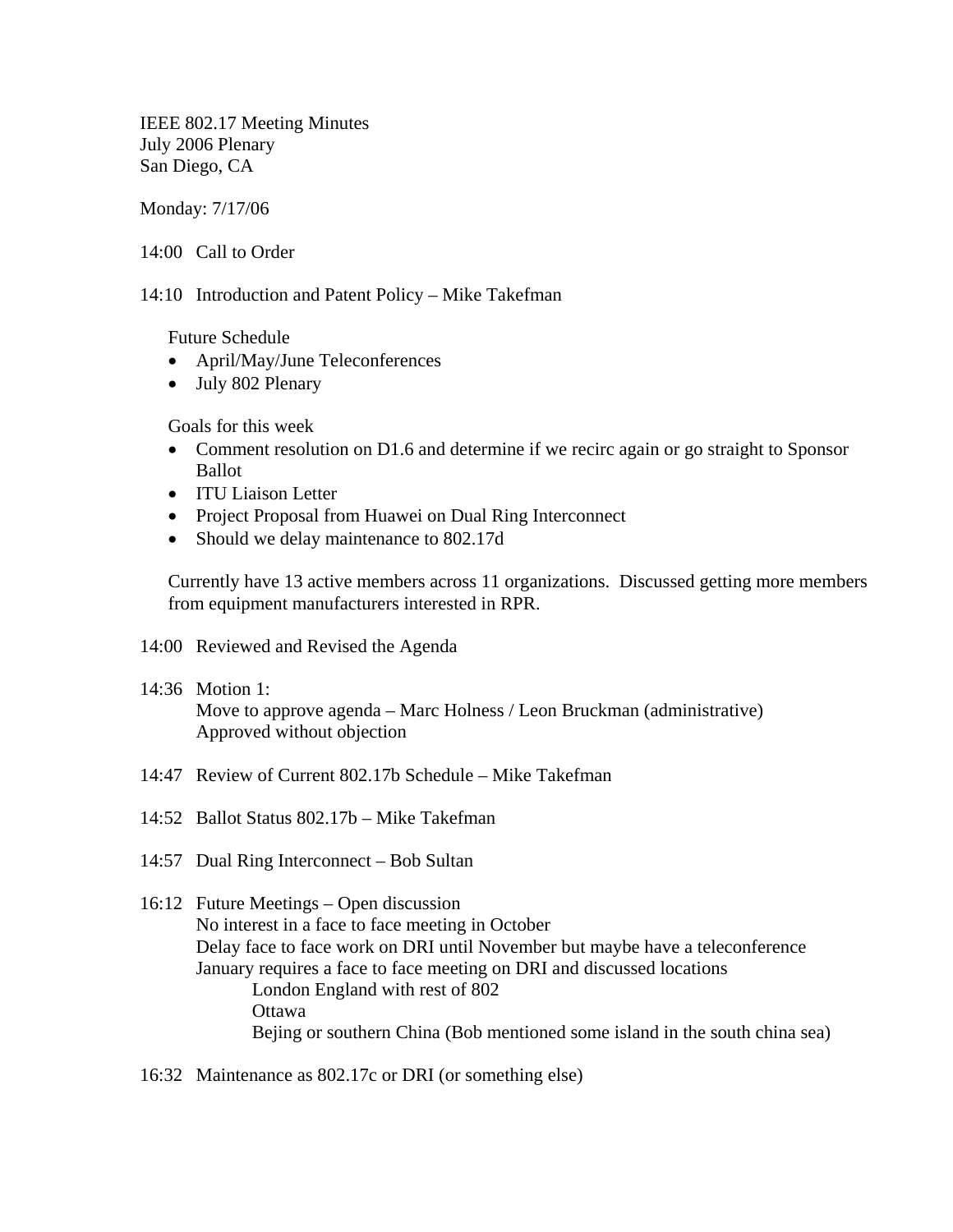Unanimous concensus that maintenance can be delayed if DRI becomes a study group for 802.17c.

While maintenance is needed, it can be delayed and then be a revision including 802.17- 2004, 17b and 17c.

16:43 Recess for the night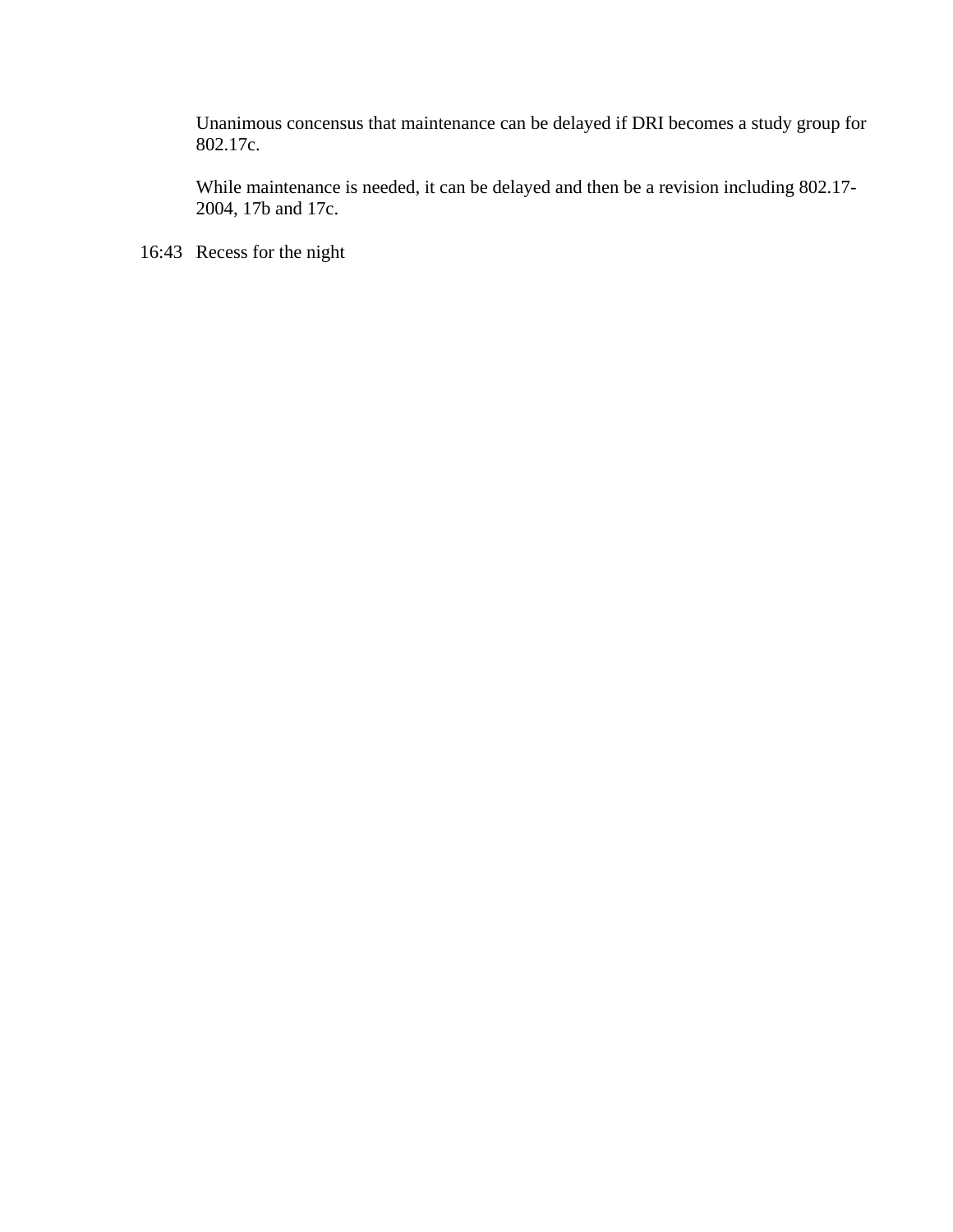- 9:00 Seating
- 9:21 Call to Order
- 9:23 Motion 2: Move to approve the agenda M: Marc Holness S: Leon Bruckman (administrative) 6:0:0

9:25 Future Meetings: Quick discussion on where to have the January Meeting. Straw poll results Ottawa 4 China 3 London 4

Final decision to be made at closing plenary

9:30 Review of other 802 PARs No issues found with any of the PARs that require comment.

## 9:53 802.17b D1.6 Comment Resolution

 After reviewing all comments and reviewing the 2 currently rejected comments the group decided to proceed to sponsor ballot. Some of the comments were selected for the editor to resubmit as part of the Sponsor Ballot. In terms of one of the rejected comments from Robert Castellano, (#26) it was realized that an accept modify resolution would be an improvement and the comment will be resubmitted.

- 11:48 Recess for Lunch
- 13:10 ITU Liaison

Glenn Parsons presented the ITU liaison and the group discussed possible responses. Glenn Parsons and Mike Takefman were empowered by the group to draft the response based on the outline discussed in the meeting. The draft will be presented Wednesday morning. 802.1 meets on Wednesday afternoon and we will have to view what 802.1 decides as to their response, and then determine if our response is separate or joint.

- 14:30 802.1ah and Multicast DA Liaison to 802.1 Glenn created slides to ask 802.1 about the selection of the multicast address and to request that changes to 802.1ah be made to stop referencing Ethernet frames and start references MAC frames.
- 15:00 Maintenance of 802.17-2004 John Lemon ran a maintenance task force meeting.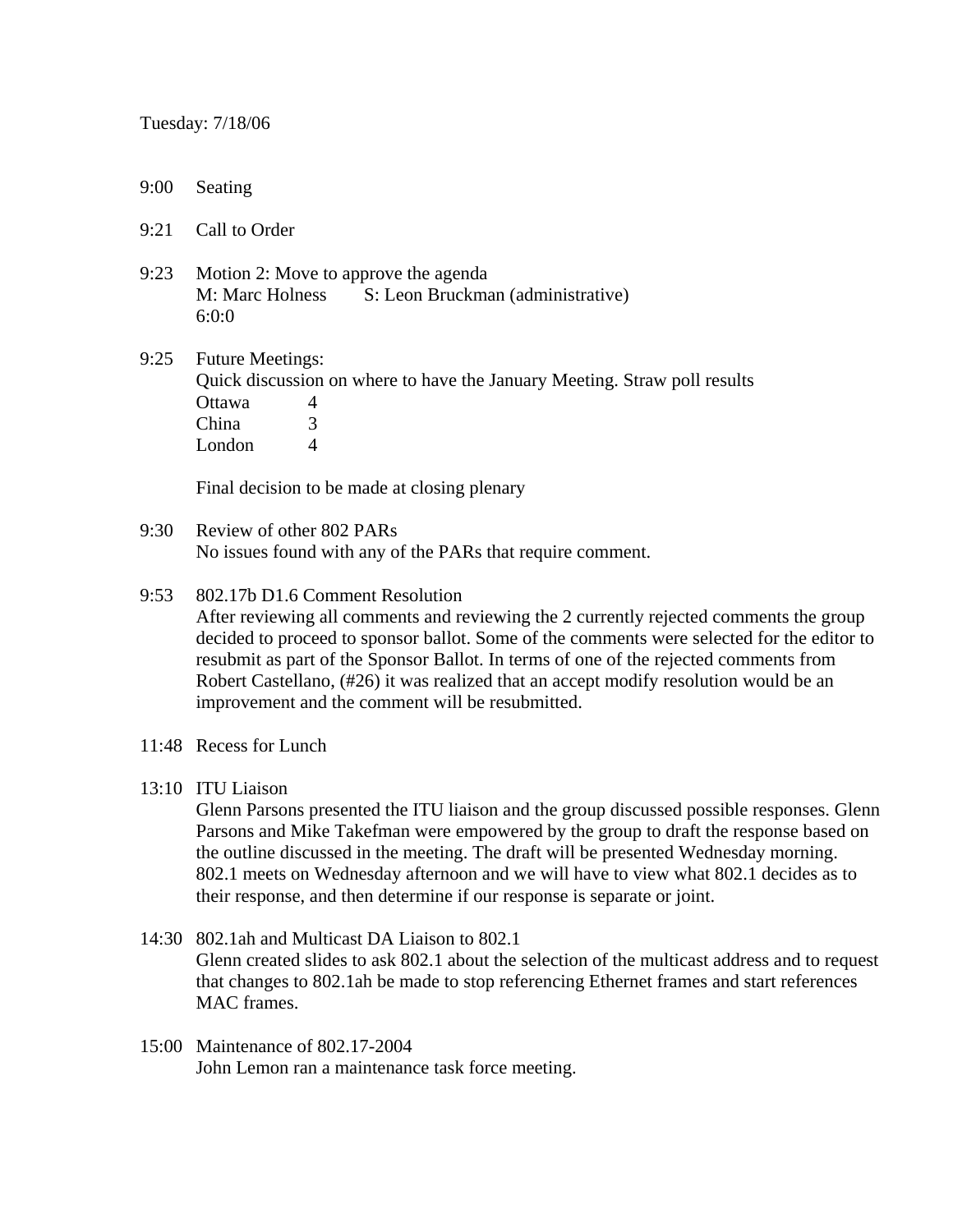## 16:35 Rules Changes

 No concensus on Straw Poll on splitting the P&P into Bylaws and Operations Manual. Straw poll on P&P coming into effect is that P&P are in effect once posted

No issues with current P&P changes proposed.

Wednesday 7/19/06

- 13:30 Call to Order
- 13:35 Review of Draft Letter to ITU-T Glenn Parsons Agreement to forward the letter to 802.1 for inclusion of their comments.
- 15:10 Start of Motion Madness

 Motion 3: Move to approve the minutes of the following sessions / teleconferences: March 2006, April 2006, Jun 2006

John Lemon / Gary Turner (administrative) 6/0/0

15:15 Motion 4: Move to hold an 802.17b Comment Resolution Teleconference for D2.0 on August 29/30, 2006 and to authorize the group to progress the 802.17b project.

John Lemon / Gary Turner (administrative) 6/0/0)

15:20 Motion 5: Move to hold an 802.17b Comment Resolution Teleconference for D2.0 on August 29/30, 2006 and to authorize the group to progress the 802.17b project.

Marc Holness / Nitan Gogate (administrative) 6/0/0

15:25 Motion 6: To request the 802 EC to forward 802.17b Draft 2.0 to Sponsor Ballot

Leon Bruckman / Marc Holness (technical) 6/0/0

- 17:30 Motion 7: Move to approve the ITU-T SG15 Liaison letter as edited and authorize the Chair and the 802.1 Liaison (Glenn Parsons) to complete editing as required at the 802.1 closing plenary. Marc Holness / Gary Turner (technical) unanimous
- 17:50 Motion 8: Move to Adjourn Marc Holness / Glenn Parsons (administrative) unanimous